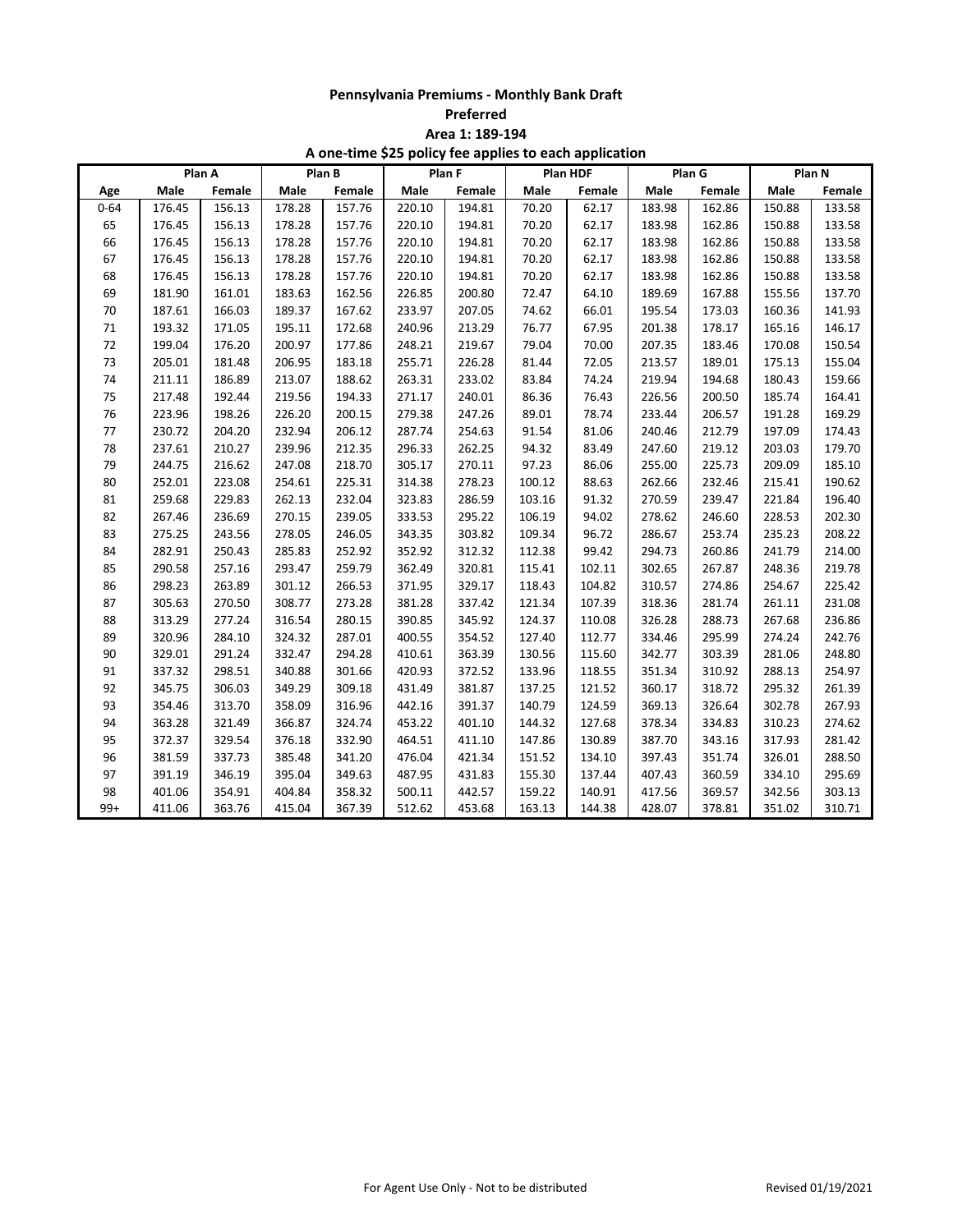**Standard**

**Area 1: 189-194**

|          | Plan A |        | Plan B |        | Plan F |        | Plan HDF |        | Plan G |        | Plan N |        |
|----------|--------|--------|--------|--------|--------|--------|----------|--------|--------|--------|--------|--------|
| Age      | Male   | Female | Male   | Female | Male   | Female | Male     | Female | Male   | Female | Male   | Female |
| $0 - 64$ | 202.80 | 179.49 | 204.91 | 181.36 | 253.00 | 223.91 | 80.68    | 71.41  | 211.51 | 187.16 | 173.48 | 153.49 |
| 65       | 202.80 | 179.49 | 204.91 | 181.36 | 253.00 | 223.91 | 80.68    | 71.41  | 211.51 | 187.16 | 173.48 | 153.49 |
| 66       | 202.80 | 179.49 | 204.91 | 181.36 | 253.00 | 223.91 | 80.68    | 71.41  | 211.51 | 187.16 | 173.48 | 153.49 |
| 67       | 202.80 | 179.49 | 204.91 | 181.36 | 253.00 | 223.91 | 80.68    | 71.41  | 211.51 | 187.16 | 173.48 | 153.49 |
| 68       | 202.80 | 179.49 | 204.91 | 181.36 | 253.00 | 223.91 | 80.68    | 71.41  | 211.51 | 187.16 | 173.48 | 153.49 |
| 69       | 209.03 | 185.04 | 211.03 | 186.81 | 260.74 | 230.78 | 83.34    | 73.73  | 217.99 | 192.97 | 178.79 | 158.25 |
| 70       | 215.66 | 190.86 | 217.65 | 192.64 | 268.95 | 238.01 | 85.73    | 75.92  | 224.75 | 198.91 | 184.35 | 163.13 |
| 71       | 222.16 | 196.67 | 224.28 | 198.48 | 276.94 | 245.14 | 88.26    | 78.09  | 231.50 | 204.86 | 189.77 | 168.01 |
| 72       | 228.77 | 202.48 | 231.04 | 204.44 | 285.29 | 252.50 | 90.90    | 80.40  | 238.38 | 210.94 | 195.46 | 173.02 |
| 73       | 235.65 | 208.56 | 237.92 | 210.53 | 293.88 | 260.13 | 93.57    | 82.85  | 245.52 | 217.27 | 201.27 | 178.16 |
| 74       | 242.66 | 214.77 | 244.92 | 216.76 | 302.71 | 267.87 | 96.34    | 85.29  | 252.80 | 223.75 | 207.45 | 183.55 |
| 75       | 249.94 | 221.23 | 252.32 | 223.37 | 311.67 | 275.86 | 99.24    | 87.86  | 260.45 | 230.48 | 213.51 | 188.94 |
| 76       | 257.46 | 227.84 | 259.96 | 230.10 | 321.12 | 284.23 | 102.27   | 90.55  | 268.37 | 237.48 | 219.83 | 194.60 |
| 77       | 265.25 | 234.71 | 267.73 | 236.98 | 330.70 | 292.71 | 105.18   | 93.12  | 276.42 | 244.61 | 226.52 | 200.50 |
| 78       | 273.05 | 241.71 | 275.77 | 244.11 | 340.65 | 301.46 | 108.46   | 95.95  | 284.61 | 251.89 | 233.34 | 206.54 |
| 79       | 281.36 | 248.98 | 284.05 | 251.37 | 350.72 | 310.45 | 111.74   | 98.90  | 293.04 | 259.41 | 240.28 | 212.70 |
| 80       | 289.67 | 256.37 | 292.71 | 259.01 | 361.39 | 319.82 | 115.03   | 101.86 | 301.87 | 267.20 | 247.60 | 219.12 |
| 81       | 298.49 | 264.17 | 301.25 | 266.66 | 372.19 | 329.43 | 118.56   | 104.94 | 310.96 | 275.26 | 255.05 | 225.68 |
| 82       | 307.46 | 272.10 | 310.56 | 274.83 | 383.37 | 339.29 | 122.10   | 108.02 | 320.31 | 283.45 | 262.63 | 232.49 |
| 83       | 316.42 | 280.01 | 319.60 | 282.87 | 394.66 | 349.29 | 125.64   | 111.23 | 329.53 | 291.64 | 270.33 | 239.29 |
| 84       | 325.24 | 287.80 | 328.52 | 290.77 | 405.70 | 359.03 | 129.17   | 114.32 | 338.75 | 299.83 | 277.90 | 245.97 |
| 85       | 333.93 | 295.60 | 337.31 | 298.55 | 416.64 | 368.76 | 132.71   | 117.40 | 347.83 | 307.88 | 285.48 | 252.66 |
| 86       | 342.77 | 303.39 | 346.11 | 306.33 | 427.56 | 378.38 | 136.11   | 120.48 | 356.92 | 315.94 | 292.67 | 259.08 |
| 87       | 351.34 | 310.92 | 354.91 | 314.11 | 438.23 | 387.87 | 139.52   | 123.43 | 365.88 | 323.87 | 300.12 | 265.62 |
| 88       | 360.17 | 318.72 | 363.81 | 322.02 | 449.29 | 397.61 | 142.94   | 126.52 | 375.10 | 331.92 | 307.70 | 272.31 |
| 89       | 368.86 | 326.51 | 372.74 | 329.92 | 460.46 | 407.48 | 146.47   | 129.61 | 384.44 | 340.24 | 315.28 | 278.99 |
| 90       | 378.22 | 334.70 | 382.17 | 338.22 | 472.00 | 417.72 | 150.13   | 132.82 | 393.92 | 348.69 | 323.11 | 285.93 |
| 91       | 387.70 | 343.16 | 391.86 | 346.77 | 483.78 | 428.21 | 154.03   | 136.29 | 403.80 | 357.41 | 331.19 | 293.12 |
| 92       | 397.43 | 351.74 | 401.54 | 355.33 | 495.94 | 438.95 | 157.71   | 139.62 | 414.05 | 366.40 | 339.52 | 300.44 |
| 93       | 407.43 | 360.59 | 411.60 | 364.28 | 508.20 | 449.81 | 161.87   | 143.22 | 424.31 | 375.51 | 347.98 | 308.01 |
| 94       | 417.56 | 369.57 | 421.67 | 373.22 | 520.98 | 461.05 | 165.91   | 146.81 | 434.82 | 384.88 | 356.56 | 315.59 |
| 95       | 428.07 | 378.81 | 432.37 | 382.69 | 533.87 | 472.55 | 169.95   | 150.42 | 445.60 | 394.40 | 365.40 | 323.44 |
| 96       | 438.59 | 388.18 | 443.09 | 392.14 | 547.13 | 484.28 | 174.12   | 154.14 | 456.77 | 404.30 | 374.75 | 331.65 |
| 97       | 449.63 | 397.96 | 454.04 | 401.87 | 560.86 | 496.39 | 178.54   | 157.99 | 468.32 | 414.47 | 383.97 | 339.86 |
| 98       | 461.05 | 408.00 | 465.38 | 411.85 | 574.87 | 508.75 | 182.96   | 161.98 | 480.00 | 424.77 | 393.69 | 348.47 |
| $99+$    | 472.48 | 418.17 | 477.10 | 422.23 | 589.23 | 521.49 | 187.50   | 165.95 | 492.08 | 435.47 | 403.40 | 357.08 |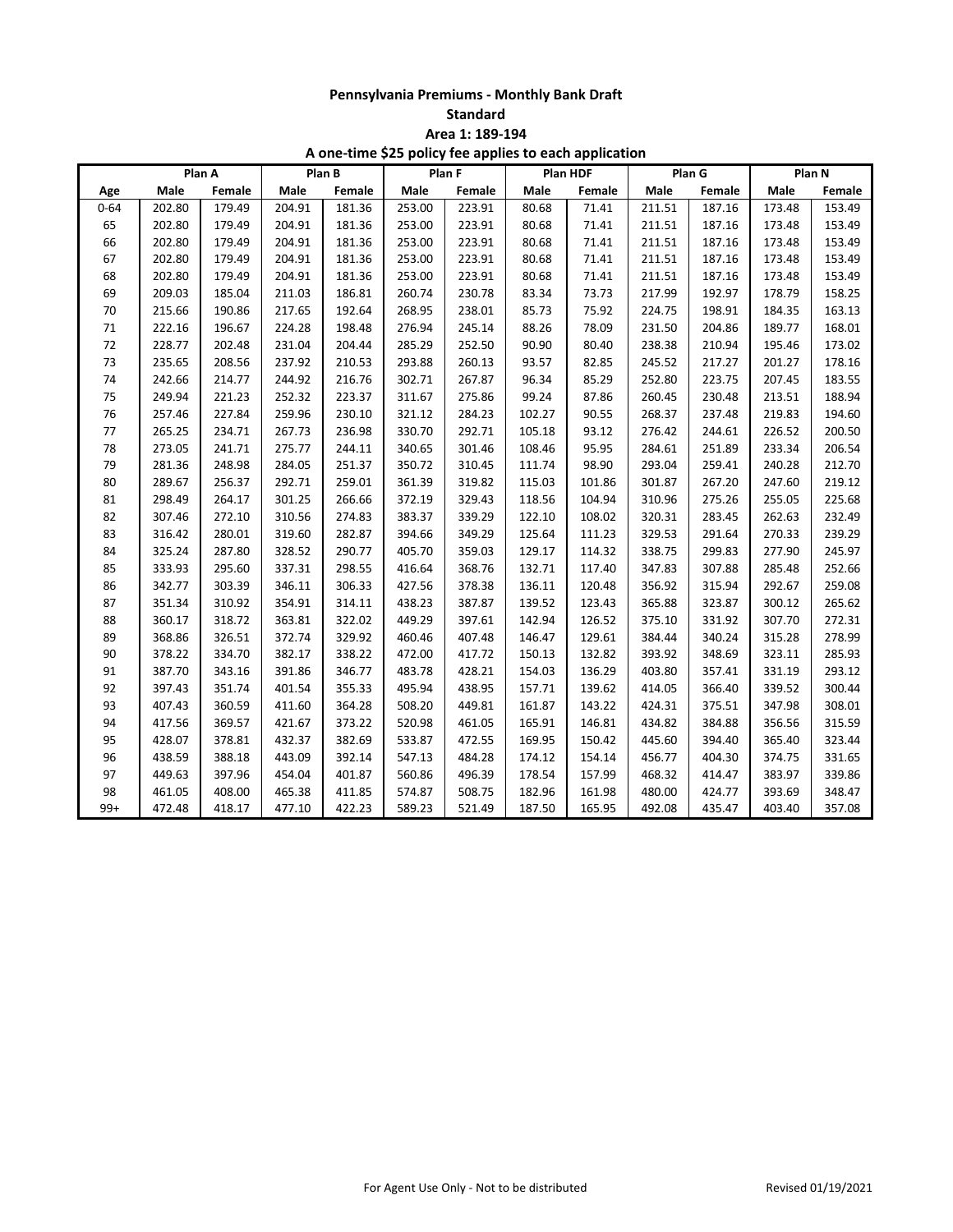**Preferred**

**Area 2: 150-154, 156**

|          | Plan A |        | Plan B |        |        | Plan F |        | Plan HDF |        | Plan G |        | Plan N |  |
|----------|--------|--------|--------|--------|--------|--------|--------|----------|--------|--------|--------|--------|--|
| Age      | Male   | Female | Male   | Female | Male   | Female | Male   | Female   | Male   | Female | Male   | Female |  |
| $0 - 64$ | 159.58 | 141.20 | 161.24 | 142.68 | 199.06 | 176.19 | 63.49  | 56.22    | 166.39 | 147.29 | 136.46 | 120.81 |  |
| 65       | 159.58 | 141.20 | 161.24 | 142.68 | 199.06 | 176.19 | 63.49  | 56.22    | 166.39 | 147.29 | 136.46 | 120.81 |  |
| 66       | 159.58 | 141.20 | 161.24 | 142.68 | 199.06 | 176.19 | 63.49  | 56.22    | 166.39 | 147.29 | 136.46 | 120.81 |  |
| 67       | 159.58 | 141.20 | 161.24 | 142.68 | 199.06 | 176.19 | 63.49  | 56.22    | 166.39 | 147.29 | 136.46 | 120.81 |  |
| 68       | 159.58 | 141.20 | 161.24 | 142.68 | 199.06 | 176.19 | 63.49  | 56.22    | 166.39 | 147.29 | 136.46 | 120.81 |  |
| 69       | 164.51 | 145.62 | 166.07 | 147.02 | 205.16 | 181.61 | 65.55  | 57.97    | 171.56 | 151.83 | 140.69 | 124.54 |  |
| 70       | 169.68 | 150.16 | 171.27 | 151.60 | 211.61 | 187.26 | 67.49  | 59.70    | 176.85 | 156.49 | 145.03 | 128.36 |  |
| 71       | 174.84 | 154.70 | 176.46 | 156.17 | 217.93 | 192.90 | 69.43  | 61.45    | 182.13 | 161.14 | 149.37 | 132.20 |  |
| 72       | 180.01 | 159.36 | 181.76 | 160.86 | 224.49 | 198.67 | 71.49  | 63.31    | 187.53 | 165.93 | 153.82 | 136.15 |  |
| 73       | 185.41 | 164.13 | 187.17 | 165.67 | 231.26 | 204.65 | 73.65  | 65.17    | 193.16 | 170.95 | 158.39 | 140.22 |  |
| 74       | 190.93 | 169.03 | 192.70 | 170.59 | 238.14 | 210.75 | 75.83  | 67.15    | 198.92 | 176.07 | 163.18 | 144.40 |  |
| 75       | 196.69 | 174.05 | 198.57 | 175.75 | 245.25 | 217.07 | 78.11  | 69.13    | 204.91 | 181.34 | 167.98 | 148.69 |  |
| 76       | 202.56 | 179.31 | 204.57 | 181.02 | 252.68 | 223.63 | 80.50  | 71.22    | 211.13 | 186.82 | 173.00 | 153.11 |  |
| 77       | 208.67 | 184.68 | 210.67 | 186.42 | 260.23 | 230.29 | 82.79  | 73.31    | 217.48 | 192.45 | 178.25 | 157.76 |  |
| 78       | 214.89 | 190.17 | 217.02 | 192.05 | 268.00 | 237.18 | 85.30  | 75.51    | 223.93 | 198.18 | 183.63 | 162.52 |  |
| 79       | 221.35 | 195.91 | 223.47 | 197.80 | 276.00 | 244.29 | 87.93  | 77.83    | 230.63 | 204.16 | 189.10 | 167.40 |  |
| 80       | 227.92 | 201.76 | 230.27 | 203.77 | 284.33 | 251.63 | 90.55  | 80.16    | 237.55 | 210.24 | 194.82 | 172.40 |  |
| 81       | 234.86 | 207.86 | 237.07 | 209.86 | 292.88 | 259.20 | 93.30  | 82.59    | 244.72 | 216.58 | 200.64 | 177.62 |  |
| 82       | 241.89 | 214.07 | 244.33 | 216.20 | 301.65 | 267.00 | 96.04  | 85.03    | 251.99 | 223.02 | 206.69 | 182.96 |  |
| 83       | 248.94 | 220.28 | 251.47 | 222.53 | 310.53 | 274.78 | 98.89  | 87.48    | 259.27 | 229.48 | 212.74 | 188.31 |  |
| 84       | 255.86 | 226.49 | 258.51 | 228.74 | 319.19 | 282.47 | 101.63 | 89.91    | 266.55 | 235.93 | 218.68 | 193.54 |  |
| 85       | 262.80 | 232.58 | 265.42 | 234.95 | 327.84 | 290.14 | 104.38 | 92.35    | 273.72 | 242.26 | 224.62 | 198.77 |  |
| 86       | 269.73 | 238.67 | 272.33 | 241.06 | 336.39 | 297.71 | 107.11 | 94.80    | 280.88 | 248.58 | 230.33 | 203.87 |  |
| 87       | 276.42 | 244.65 | 279.26 | 247.16 | 344.83 | 305.16 | 109.74 | 97.12    | 287.93 | 254.81 | 236.15 | 208.99 |  |
| 88       | 283.34 | 250.74 | 286.28 | 253.37 | 353.49 | 312.85 | 112.48 | 99.56    | 295.09 | 261.13 | 242.09 | 214.22 |  |
| 89       | 290.28 | 256.95 | 293.32 | 259.58 | 362.26 | 320.64 | 115.23 | 101.99   | 302.49 | 267.70 | 248.03 | 219.56 |  |
| 90       | 297.56 | 263.40 | 300.69 | 266.15 | 371.36 | 328.66 | 118.08 | 104.55   | 310.01 | 274.39 | 254.19 | 225.02 |  |
| 91       | 305.08 | 269.97 | 308.30 | 272.83 | 380.70 | 336.91 | 121.16 | 107.22   | 317.76 | 281.20 | 260.59 | 230.60 |  |
| 92       | 312.70 | 276.77 | 315.90 | 279.63 | 390.24 | 345.37 | 124.13 | 109.90   | 325.74 | 288.25 | 267.09 | 236.41 |  |
| 93       | 320.57 | 283.71 | 323.86 | 286.66 | 399.90 | 353.96 | 127.33 | 112.68   | 333.85 | 295.42 | 273.83 | 242.32 |  |
| 94       | 328.56 | 290.76 | 331.80 | 293.70 | 409.90 | 362.76 | 130.53 | 115.47   | 342.17 | 302.83 | 280.58 | 248.37 |  |
| 95       | 336.77 | 298.04 | 340.22 | 301.08 | 420.11 | 371.80 | 133.73 | 118.38   | 350.64 | 310.35 | 287.54 | 254.52 |  |
| 96       | 345.11 | 305.45 | 348.63 | 308.58 | 430.54 | 381.07 | 137.03 | 121.28   | 359.44 | 318.11 | 294.84 | 260.92 |  |
| 97       | 353.80 | 313.10 | 357.28 | 316.21 | 441.31 | 390.55 | 140.45 | 124.30   | 368.48 | 326.12 | 302.16 | 267.43 |  |
| 98       | 362.73 | 320.98 | 366.15 | 324.07 | 452.31 | 400.27 | 144.00 | 127.44   | 377.65 | 334.24 | 309.81 | 274.15 |  |
| $99+$    | 371.77 | 328.99 | 375.37 | 332.27 | 463.62 | 410.32 | 147.54 | 130.58   | 387.15 | 342.60 | 317.46 | 281.01 |  |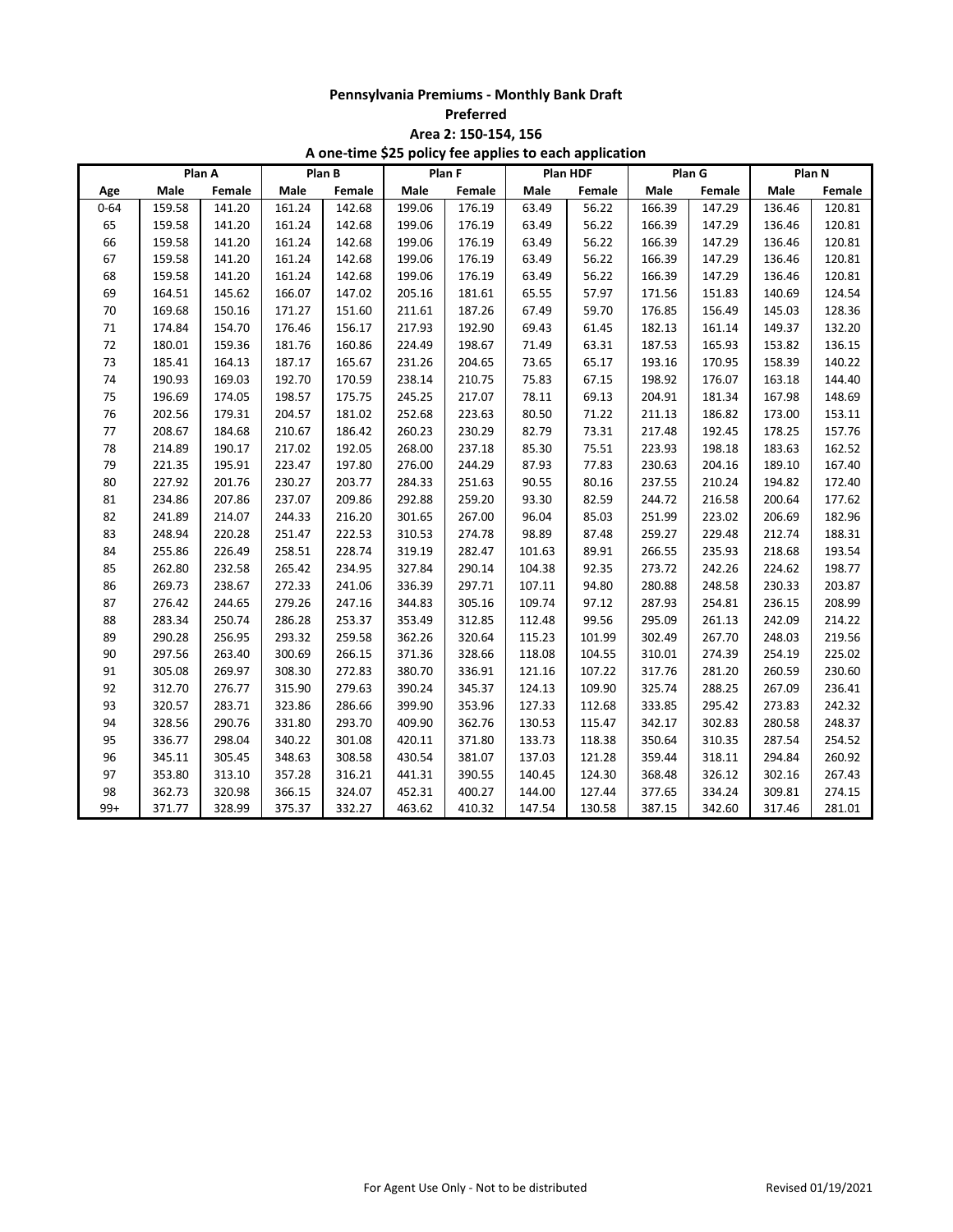**Standard**

**Area 2: 150-154, 156**

|          | Plan A |        | Plan B |        | Plan F |        | Plan HDF |        | Plan G |        | Plan N |        |
|----------|--------|--------|--------|--------|--------|--------|----------|--------|--------|--------|--------|--------|
| Age      | Male   | Female | Male   | Female | Male   | Female | Male     | Female | Male   | Female | Male   | Female |
| $0 - 64$ | 183.42 | 162.34 | 185.32 | 164.02 | 228.82 | 202.51 | 72.96    | 64.59  | 191.29 | 169.27 | 156.90 | 138.82 |
| 65       | 183.42 | 162.34 | 185.32 | 164.02 | 228.82 | 202.51 | 72.96    | 64.59  | 191.29 | 169.27 | 156.90 | 138.82 |
| 66       | 183.42 | 162.34 | 185.32 | 164.02 | 228.82 | 202.51 | 72.96    | 64.59  | 191.29 | 169.27 | 156.90 | 138.82 |
| 67       | 183.42 | 162.34 | 185.32 | 164.02 | 228.82 | 202.51 | 72.96    | 64.59  | 191.29 | 169.27 | 156.90 | 138.82 |
| 68       | 183.42 | 162.34 | 185.32 | 164.02 | 228.82 | 202.51 | 72.96    | 64.59  | 191.29 | 169.27 | 156.90 | 138.82 |
| 69       | 189.05 | 167.35 | 190.86 | 168.95 | 235.82 | 208.72 | 75.37    | 66.68  | 197.16 | 174.52 | 161.70 | 143.12 |
| 70       | 195.04 | 172.62 | 196.85 | 174.23 | 243.24 | 215.26 | 77.54    | 68.66  | 203.27 | 179.90 | 166.73 | 147.54 |
| 71       | 200.92 | 177.87 | 202.84 | 179.51 | 250.46 | 221.71 | 79.83    | 70.63  | 209.37 | 185.27 | 171.63 | 151.95 |
| $72\,$   | 206.90 | 183.12 | 208.95 | 184.89 | 258.02 | 228.36 | 82.21    | 72.72  | 215.59 | 190.77 | 176.78 | 156.48 |
| 73       | 213.12 | 188.62 | 215.18 | 190.40 | 265.79 | 235.26 | 84.62    | 74.93  | 222.05 | 196.50 | 182.03 | 161.13 |
| 74       | 219.47 | 194.24 | 221.51 | 196.04 | 273.77 | 242.26 | 87.13    | 77.13  | 228.63 | 202.36 | 187.62 | 166.00 |
| 75       | 226.05 | 200.08 | 228.20 | 202.02 | 281.88 | 249.49 | 89.75    | 79.46  | 235.56 | 208.45 | 193.10 | 170.88 |
| 76       | 232.85 | 206.06 | 235.11 | 208.10 | 290.43 | 257.06 | 92.50    | 81.89  | 242.72 | 214.78 | 198.82 | 176.00 |
| 77       | 239.90 | 212.27 | 242.14 | 214.33 | 299.09 | 264.73 | 95.13    | 84.22  | 250.00 | 221.23 | 204.87 | 181.34 |
| 78       | 246.95 | 218.61 | 249.41 | 220.77 | 308.09 | 272.64 | 98.09    | 86.78  | 257.40 | 227.81 | 211.03 | 186.80 |
| 79       | 254.46 | 225.18 | 256.90 | 227.34 | 317.19 | 280.77 | 101.06   | 89.45  | 265.03 | 234.61 | 217.32 | 192.37 |
| 80       | 261.98 | 231.87 | 264.73 | 234.25 | 326.85 | 289.25 | 104.03   | 92.13  | 273.01 | 241.66 | 223.93 | 198.18 |
| 81       | 269.96 | 238.92 | 272.46 | 241.17 | 336.61 | 297.94 | 107.23   | 94.91  | 281.24 | 248.95 | 230.67 | 204.11 |
| 82       | 278.07 | 246.09 | 280.87 | 248.56 | 346.72 | 306.86 | 110.43   | 97.70  | 289.69 | 256.36 | 237.53 | 210.27 |
| 83       | 286.17 | 253.24 | 289.05 | 255.83 | 356.93 | 315.90 | 113.63   | 100.60 | 298.03 | 263.76 | 244.49 | 216.42 |
| 84       | 294.15 | 260.29 | 297.12 | 262.97 | 366.92 | 324.71 | 116.83   | 103.39 | 306.37 | 271.17 | 251.34 | 222.46 |
| 85       | 302.01 | 267.34 | 305.06 | 270.01 | 376.81 | 333.51 | 120.02   | 106.17 | 314.58 | 278.45 | 258.19 | 228.51 |
| 86       | 310.01 | 274.39 | 313.02 | 277.05 | 386.69 | 342.21 | 123.10   | 108.97 | 322.80 | 285.74 | 264.70 | 234.32 |
| 87       | 317.76 | 281.20 | 320.98 | 284.08 | 396.34 | 350.80 | 126.19   | 111.63 | 330.91 | 292.91 | 271.44 | 240.23 |
| 88       | 325.74 | 288.25 | 329.04 | 291.24 | 406.34 | 359.60 | 129.27   | 114.43 | 339.25 | 300.19 | 278.29 | 246.28 |
| 89       | 333.60 | 295.30 | 337.11 | 298.39 | 416.44 | 368.53 | 132.47   | 117.22 | 347.70 | 307.72 | 285.14 | 252.32 |
| 90       | 342.06 | 302.70 | 345.64 | 305.89 | 426.88 | 377.79 | 135.78   | 120.12 | 356.27 | 315.36 | 292.22 | 258.60 |
| 91       | 350.64 | 310.35 | 354.40 | 313.63 | 437.54 | 387.28 | 139.31   | 123.26 | 365.20 | 323.24 | 299.53 | 265.10 |
| 92       | 359.44 | 318.11 | 363.16 | 321.36 | 448.53 | 396.99 | 142.63   | 126.27 | 374.47 | 331.37 | 307.07 | 271.72 |
| 93       | 368.48 | 326.12 | 372.26 | 329.46 | 459.63 | 406.81 | 146.39   | 129.53 | 383.75 | 339.62 | 314.72 | 278.57 |
| 94       | 377.65 | 334.24 | 381.36 | 337.55 | 471.18 | 416.98 | 150.05   | 132.78 | 393.26 | 348.09 | 322.48 | 285.42 |
| 95       | 387.15 | 342.60 | 391.04 | 346.11 | 482.84 | 427.38 | 153.70   | 136.04 | 403.01 | 356.70 | 330.48 | 292.52 |
| 96       | 396.66 | 351.08 | 400.73 | 354.66 | 494.83 | 437.99 | 157.48   | 139.41 | 413.11 | 365.65 | 338.93 | 299.95 |
| 97       | 406.65 | 359.92 | 410.64 | 363.45 | 507.25 | 448.94 | 161.47   | 142.89 | 423.55 | 374.85 | 347.27 | 307.38 |
| 98       | 416.98 | 369.00 | 420.89 | 372.48 | 519.92 | 460.12 | 165.47   | 146.49 | 434.12 | 384.17 | 356.06 | 315.16 |
| $99+$    | 427.31 | 378.20 | 431.50 | 381.87 | 532.91 | 471.64 | 169.58   | 150.08 | 445.04 | 393.85 | 364.84 | 322.95 |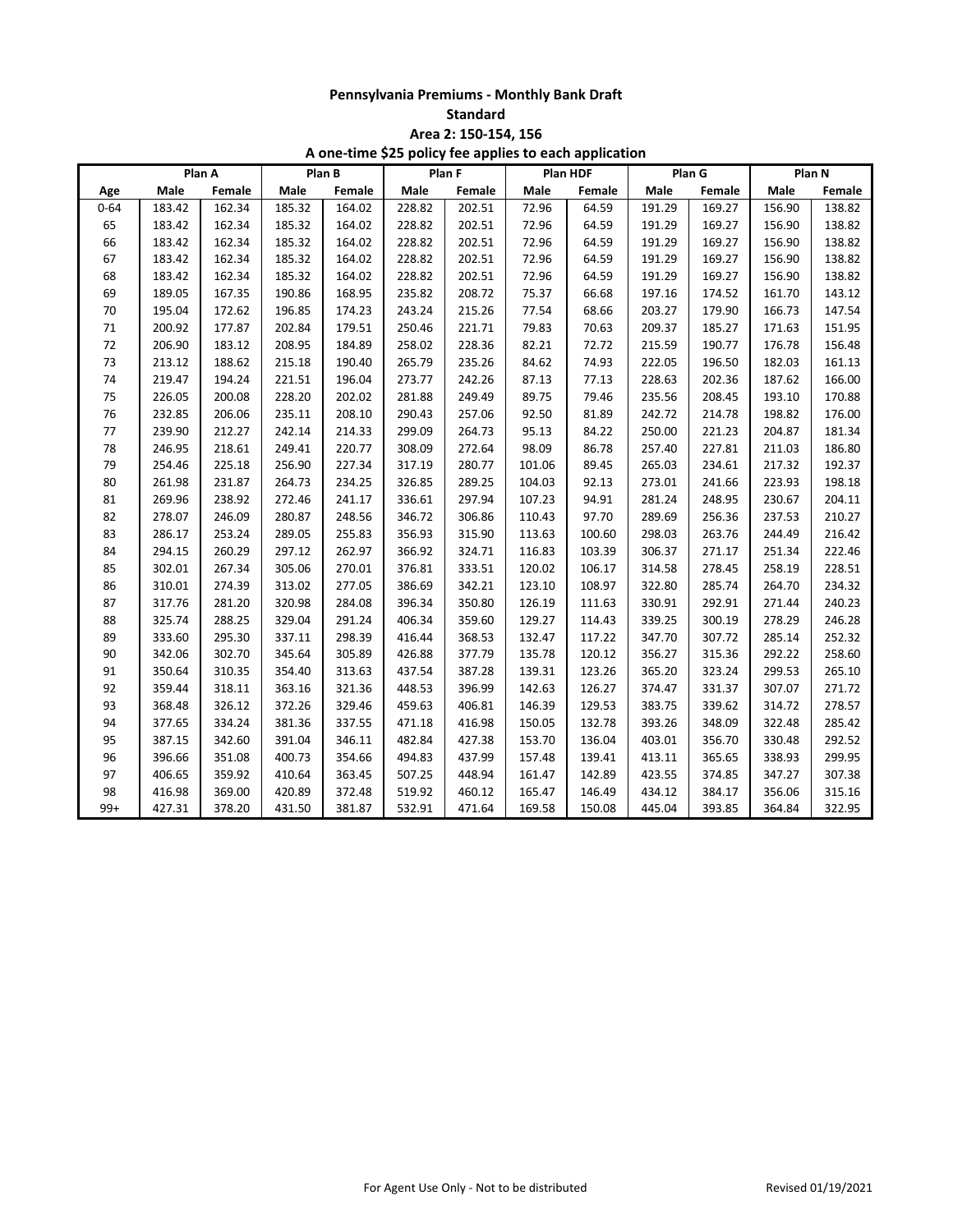| Preferred |  |
|-----------|--|
|-----------|--|

**Area 3: All Other Zip Codes**

|          | Plan A |        | Plan B |        |        | . .<br>Plan F |        | . .<br>Plan HDF | Plan G |        | Plan N |        |
|----------|--------|--------|--------|--------|--------|---------------|--------|-----------------|--------|--------|--------|--------|
| Age      | Male   | Female | Male   | Female | Male   | Female        | Male   | Female          | Male   | Female | Male   | Female |
| $0 - 64$ | 141.42 | 125.13 | 142.89 | 126.44 | 176.41 | 156.13        | 56.27  | 49.82           | 147.46 | 130.53 | 120.92 | 107.06 |
| 65       | 141.42 | 125.13 | 142.89 | 126.44 | 176.41 | 156.13        | 56.27  | 49.82           | 147.46 | 130.53 | 120.92 | 107.06 |
| 66       | 141.42 | 125.13 | 142.89 | 126.44 | 176.41 | 156.13        | 56.27  | 49.82           | 147.46 | 130.53 | 120.92 | 107.06 |
| 67       | 141.42 | 125.13 | 142.89 | 126.44 | 176.41 | 156.13        | 56.27  | 49.82           | 147.46 | 130.53 | 120.92 | 107.06 |
| 68       | 141.42 | 125.13 | 142.89 | 126.44 | 176.41 | 156.13        | 56.27  | 49.82           | 147.46 | 130.53 | 120.92 | 107.06 |
| 69       | 145.79 | 129.05 | 147.17 | 130.29 | 181.81 | 160.94        | 58.09  | 51.37           | 152.03 | 134.55 | 124.67 | 110.36 |
| 70       | 150.37 | 133.07 | 151.77 | 134.34 | 187.52 | 165.94        | 59.81  | 52.91           | 156.72 | 138.68 | 128.52 | 113.75 |
| $71\,$   | 154.94 | 137.09 | 156.37 | 138.40 | 193.13 | 170.94        | 61.53  | 54.46           | 161.40 | 142.80 | 132.37 | 117.15 |
| 72       | 159.52 | 141.22 | 161.07 | 142.55 | 198.94 | 176.06        | 63.35  | 56.10           | 166.18 | 147.04 | 136.32 | 120.65 |
| 73       | 164.31 | 145.45 | 165.87 | 146.81 | 204.94 | 181.35        | 65.27  | 57.75           | 171.17 | 151.49 | 140.36 | 124.26 |
| 74       | 169.20 | 149.79 | 170.77 | 151.17 | 211.03 | 186.76        | 67.20  | 59.50           | 176.27 | 156.03 | 144.61 | 127.97 |
| 75       | 174.30 | 154.24 | 175.97 | 155.75 | 217.34 | 192.36        | 69.22  | 61.26           | 181.58 | 160.70 | 148.86 | 131.77 |
| 76       | 179.50 | 158.90 | 181.29 | 160.42 | 223.92 | 198.17        | 71.34  | 63.11           | 187.10 | 165.56 | 153.31 | 135.68 |
| $77 \,$  | 184.92 | 163.66 | 186.70 | 165.20 | 230.61 | 204.08        | 73.37  | 64.96           | 192.72 | 170.54 | 157.96 | 139.80 |
| 78       | 190.43 | 168.52 | 192.32 | 170.19 | 237.50 | 210.18        | 75.59  | 66.92           | 198.45 | 175.62 | 162.73 | 144.02 |
| 79       | 196.16 | 173.62 | 198.03 | 175.28 | 244.59 | 216.48        | 77.92  | 68.98           | 204.38 | 180.92 | 167.58 | 148.35 |
| 80       | 201.98 | 178.79 | 204.06 | 180.58 | 251.96 | 222.99        | 80.25  | 71.04           | 210.51 | 186.31 | 172.65 | 152.77 |
| 81       | 208.12 | 184.20 | 210.09 | 185.98 | 259.54 | 229.70        | 82.68  | 73.19           | 216.87 | 191.93 | 177.80 | 157.41 |
| 82       | 214.36 | 189.70 | 216.52 | 191.59 | 267.31 | 236.61        | 85.11  | 75.35           | 223.31 | 197.64 | 183.16 | 162.14 |
| 83       | 220.61 | 195.21 | 222.85 | 197.20 | 275.18 | 243.51        | 87.64  | 77.52           | 229.76 | 203.36 | 188.53 | 166.88 |
| 84       | 226.74 | 200.71 | 229.09 | 202.71 | 282.86 | 250.32        | 90.07  | 79.68           | 236.21 | 209.07 | 193.79 | 171.51 |
| 85       | 232.89 | 206.11 | 235.21 | 208.21 | 290.53 | 257.12        | 92.50  | 81.84           | 242.57 | 214.69 | 199.06 | 176.14 |
| 86       | 239.03 | 211.50 | 241.34 | 213.62 | 298.10 | 263.82        | 94.92  | 84.01           | 248.91 | 220.29 | 204.11 | 180.67 |
| 87       | 244.96 | 216.80 | 247.47 | 219.02 | 305.58 | 270.43        | 97.25  | 86.07           | 255.16 | 225.80 | 209.27 | 185.20 |
| 88       | 251.09 | 222.20 | 253.70 | 224.53 | 313.26 | 277.24        | 99.68  | 88.22           | 261.50 | 231.41 | 214.53 | 189.83 |
| 89       | 257.24 | 227.70 | 259.93 | 230.03 | 321.03 | 284.14        | 102.11 | 90.38           | 268.06 | 237.23 | 219.80 | 194.57 |
| 90       | 263.69 | 233.42 | 266.46 | 235.85 | 329.09 | 291.25        | 104.64 | 92.65           | 274.72 | 243.16 | 225.26 | 199.40 |
| 91       | 270.35 | 239.24 | 273.21 | 241.77 | 337.37 | 298.56        | 107.37 | 95.02           | 281.59 | 249.20 | 230.93 | 204.35 |
| 92       | 277.11 | 245.27 | 279.94 | 247.80 | 345.82 | 306.06        | 110.00 | 97.39           | 288.66 | 255.44 | 236.69 | 209.50 |
| 93       | 284.09 | 251.42 | 287.00 | 254.04 | 354.38 | 313.67        | 112.84 | 99.85           | 295.85 | 261.80 | 242.67 | 214.74 |
| 94       | 291.16 | 257.67 | 294.04 | 260.27 | 363.24 | 321.47        | 115.67 | 102.33          | 303.23 | 268.36 | 248.64 | 220.10 |
| 95       | 298.44 | 264.12 | 301.49 | 266.81 | 372.29 | 329.49        | 118.50 | 104.90          | 310.73 | 275.03 | 254.81 | 225.55 |
| 96       | 305.83 | 270.68 | 308.95 | 273.46 | 381.53 | 337.69        | 121.44 | 107.47          | 318.53 | 281.91 | 261.28 | 231.22 |
| 97       | 313.53 | 277.46 | 316.61 | 280.22 | 391.08 | 346.10        | 124.47 | 110.16          | 326.54 | 289.00 | 267.77 | 236.99 |
| 98       | 321.44 | 284.45 | 324.47 | 287.18 | 400.83 | 354.71        | 127.61 | 112.93          | 334.66 | 296.20 | 274.55 | 242.95 |
| $99+$    | 329.45 | 291.54 | 332.65 | 294.45 | 410.85 | 363.61        | 130.75 | 115.71          | 343.09 | 303.61 | 281.33 | 249.02 |